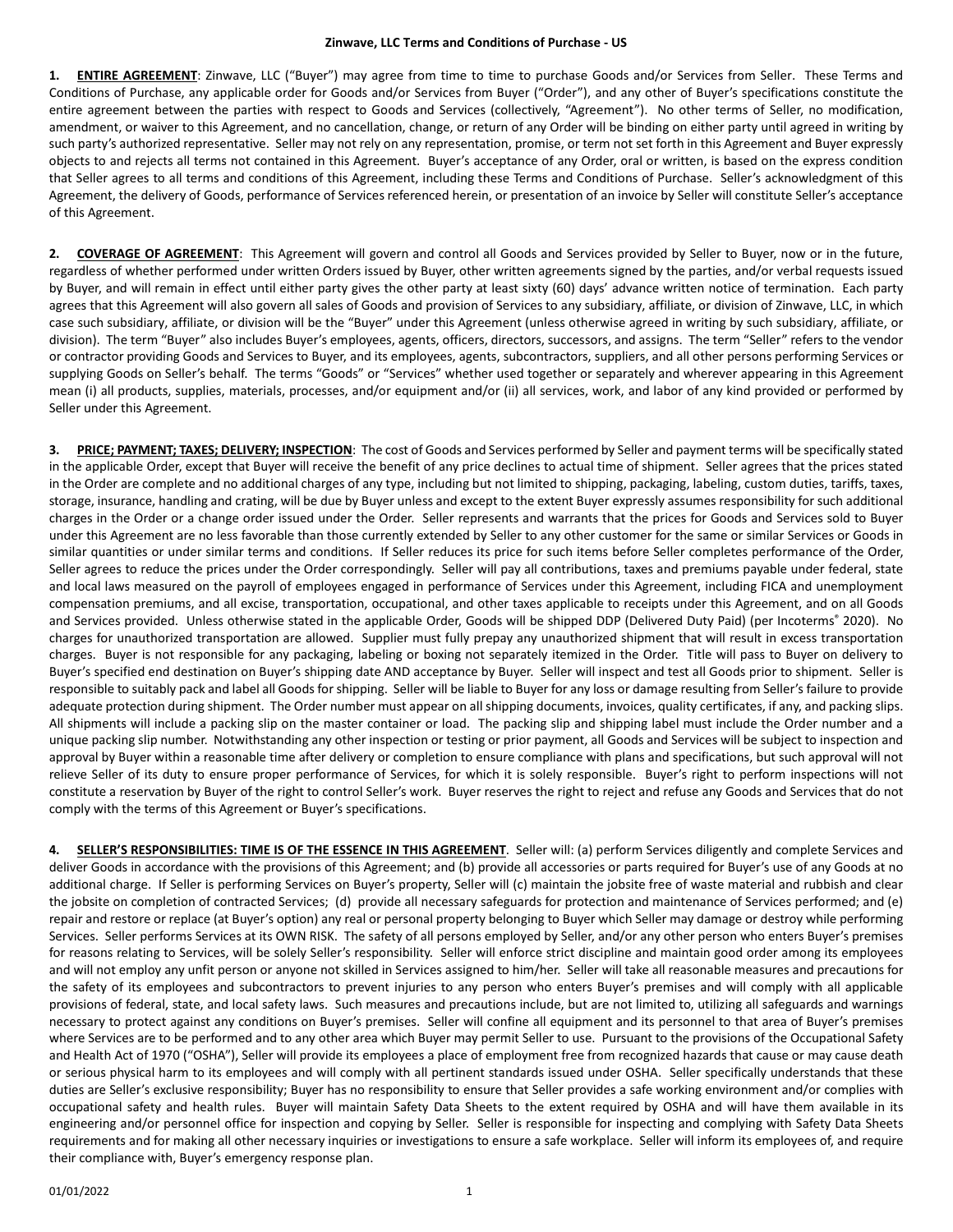**5. CHANGES AND EXTRAS**: Buyer reserves the right to make changes to Services or Goods by written request to Seller. Before proceeding with any Services involving possible claims for extra compensation, Seller will submit in writing to Buyer a detailed proposal related to the projected increase or decrease caused by such contemplated change and secure from Buyer a written document describing the changes and fixing Seller's compensation therefor. If the parties cannot promptly agree on the change in price and/or that the matters under discussion constitute a change in Services, Buyer may, in its sole discretion, order Seller to proceed under protest in accordance with Buyer's interpretation of the matter in dispute. The parties will then continue to negotiate an agreement on the changes. Seller will not make any changes in Goods or Services (regardless of net cost effect) without Buyer's prior written consent. If, within twelve (12) months following completion of the last Order for Goods or Services under this Agreement, Seller makes any distinguishable change to the design, specifications and/or material of the Goods, including but not limited to a change in (a) safety standards; (b) design, specifications or materials that affects the form, fit, function, safety and/or reliability of the Goods; (c) source of a subcomponent or raw material; and (d) any other change that may affect the quality of the Goods or Services sold to Buyer under this Agreement, Seller will immediately notify Buyer of such changes in writing.

**6. INDEMNITY**: Seller must, to the fullest extent permitted by applicable law, indemnify, defend, and hold Buyer harmlessfrom and against all claims, losses, suits, damages, liabilities, settlements, expenses, and costs (including but not limited to reasonable attorneys' fees and other costs of litigation) that directly or indirectly arise from or relate to (a) breach or violation of any term of this Agreement, including any warranty or guarantee; (b) sickness, disease, death, or injury ("Injuries") to any person, including but not limited to Injuries that result concurrently from Buyer's negligence; and (c) injury to property (including loss of use) of Buyer or others arising out of or connected with Goods or performance of Services, including but not limited to those that result concurrently from Buyer's negligence; provided, however, that Seller will have no obligation to indemnify Buyer for claims or losses described in clause (b) and/or (c) above that arise solely from Buyer's negligence or intentional misconduct. Seller may not make any admissions or enter any settlements without Buyer's prior written consent. The parties will reasonably cooperate in the defense of claims under this Section. Buyer reserves the right to provide counsel of its own choosing at its own expense. Seller warrants that any Goods and processes purchased under this Agreement, and the sale and/or use thereof, will not infringe any third-party intellectual property right. Seller must defend and indemnify Buyer, to the fullest extent permitted by applicable law, from and against all claims, damages, actions, or causes of action at law or in equity, including but not limited to all expenses and reasonable attorneys' fees, incident to any infringement or claimed infringement of any intellectual property rights arising from use or sale of Goods or performance of Services. If Seller provides any Goods or process to be used by Buyer after Seller's completion of Services, Seller will, at no expense to Buyer, provide to Buyer on final payment a paid-up, irrevocable, royalty-free, nonexclusive license to operate said Goods and/or perform said processes. If Seller is unable to secure such license, Seller will, at no expense to Buyer, modify the Goods to render them non-infringing or remove the Goods and replace them with Goods which will not infringe any intellectual property rights, provided they continue to meet the specifications of this Agreement.

**7. INSURANCE**: Seller will maintain and require its subcontractors to maintain in effect through the entire term of this Agreement insurance coverage (in an "occurrence" policy form) with insurance companies and in amounts satisfactory to Buyer in its sole discretion insuring: (a) Seller's indemnity obligations under this Agreement; (b) workers' compensation for occupational diseases and Injuries sustained by Seller's employees or employees of its subcontractors as required by law; and (c) Seller's and/or Buyer's liability for property damage or Injuries sustained by any person, including Seller's employees, which was in any manner caused by, arising from, or related to Goods or Services performed by Seller and/or the condition of Buyer's land, buildings, equipment, or vehicles, regardless of whether the alleged Injury or damage was caused or alleged to be caused in whole or part by Buyer's conduct. Before performing any Services, Seller will furnish certificates of insurance in the standard ACORD form showing "Zinwave, LLC, and its affiliates" as certificate holder and including a: (i) statement that notice of cancellation will be provided in accordance with insurance policy provisions; (ii) statement that the certificate holder is additional insured on the policies for occurrences arising from or related to the Goods or Services; and (iii) waiver of all rights of subrogation against the certificate holder. Policies maintained under this Section will be primary, not excess or contributory, to any other applicable policies Buyer might have. The insurance required by this Section will not limit Seller's liability to Buyer under this Agreement or limit the rights or remedies available to Buyer at law or in equity.

**8. WARRANTIES AND GUARANTEES**: Seller warrants to Buyer, its customers and the ultimate end user, if any, that it has clear title to all Goods provided and that they are free of all liens, encumbrances, and security interests. In addition to all warranties prescribed by law or given by Seller, all Goods and Services (including any approved samples) will: (a) be authentic and new; (b) be of good quality; (c) conform to the requirements of this Agreement and Buyer's specifications, descriptions, and drawings; (d) be merchantable and fit for Buyer's intended use; and (e) be free from defects in design, material, and workmanship. All Services provided by Seller will be performed by appropriately qualified and competent personnel in a professional manner using the highest standards of quality and workmanship. Seller also warrants that the performance of Services and delivery of Goods are in compliance with all applicable laws, regulations, standards, and requirements. Goods purchased by Buyer for incorporation into a Buyer product or for resale as a Buyer product ("Resale Materials") will comply with applicable Environmental Regulations and Seller will provide Buyer with supporting documents evidencing such compliance on Buyer's request. For purposes of this Section, "Environmental Regulations" means (i) EU Directive 2011/65/EU on the restriction of the use of certain hazardous substances in electrical and electronic equipment (including restrictions on use of Deca-BDE) and any implementing regulations, as amended or supplemented ("RoHS2 Directive"); (ii) the halogen-free standard for Joint Industry Guide for Material Composition Declaration for Electronic Products, as amended or supplemented, and standardized using IEC/JEDEC procedures; (iii) EU Regulation No. 1907/2006 about Registration, Evaluation and Authorization of Chemicals and any implementing regulations, as amended or supplemented ("REACH"); and (iv) such other product environmental requirements applicable to the Goods as communicated in writing to Seller. If Seller encounters unknown or latent conditions which could impair the performance or quality of Goods or Services, Seller will give immediate notice of the nature of such condition to Buyer. Seller will obtain from subcontractors and vendors, for Buyer's benefit, all available warranties and guarantees with respect to design, materials, workmanship, equipment, and supplies provided. If a subcontractor or vendor seeks to defend on grounds that Seller committed error, Buyer may enforce this warranty against Seller and Seller will resolve all such issues with the subcontractor/vendor. This warranty will survive Buyer's acceptance of Goods or Services.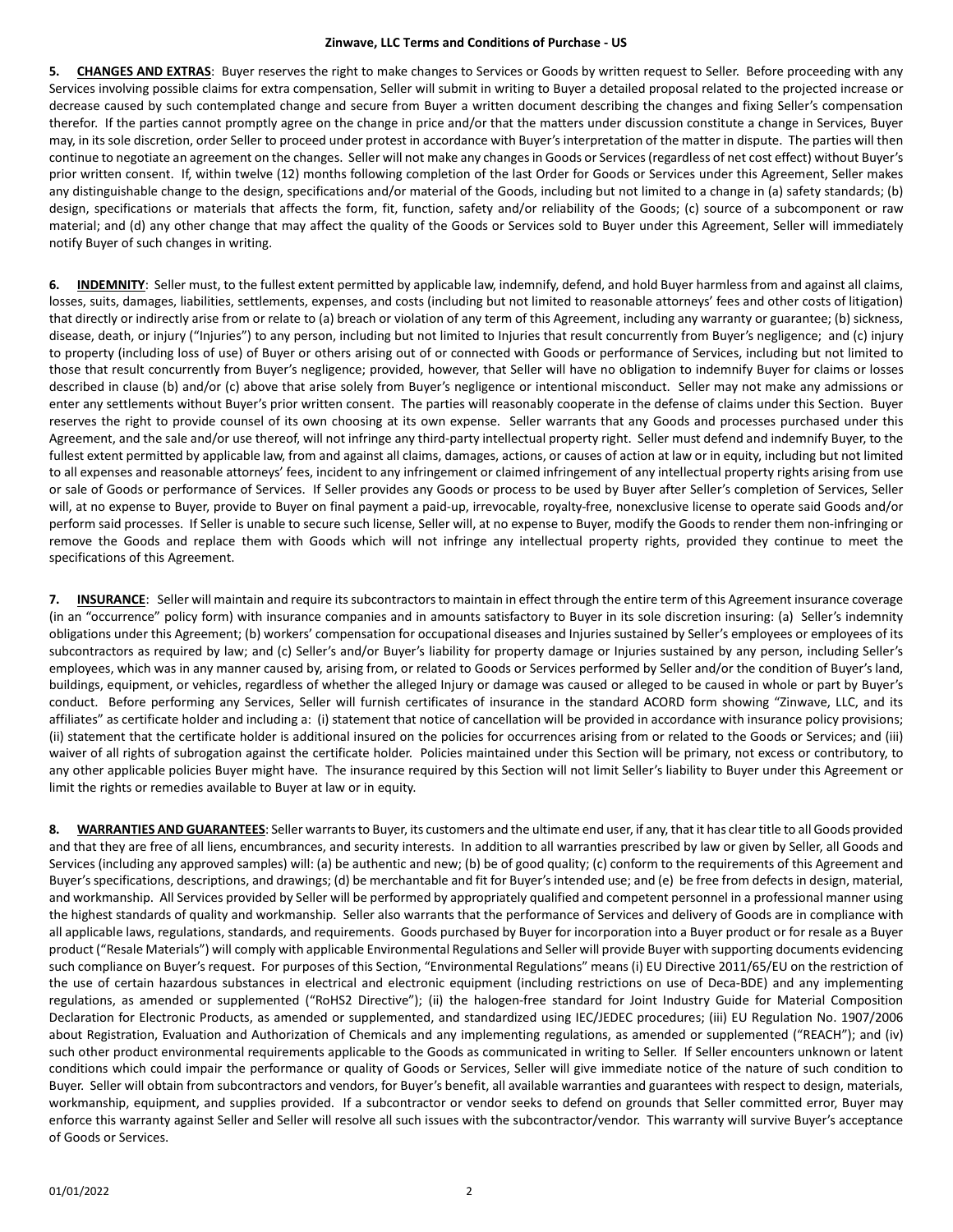**9. INTELLECTUAL PROPERTY**. Seller represents and warrants that the Goods and Services supplied hereunder, including any use thereof, will be free of any allegations, claims, demands, suits, actions or other proceedings ("Claims") of infringement of any patent, trademark or other intellectual property rights or misappropriation of third party trade secrets, and agrees to indemnify and hold harmless Buyer and each of its affiliates, and their respective shareholders, officers, directors, employees, agents, customers, successors and assigns, and any other third party to whom Buyer may owe a similar obligation by contract or by operation of law (each an "Indemnified Person"), from any Injuries resulting from or arising out of any Claim of such infringement or misappropriation; provided that Seller makes no representations or warranties and will have no indemnification obligation with respect to Claims to the extent arising from Services performed or Goods designed or manufactured in accordance with custom designs or specifications supplied by Buyer if the alleged infringement or misappropriation would not have occurred but for Seller's compliance with Buyer's custom designs or specifications. At Buyer's request, Seller will, at Seller's sole expense, take over the defense of any such Claim or related litigation against an Indemnified Person; provided, however, that Buyer and any other Indemnified Person may retain its own counsel and participate in any such litigation for further protection of Buyer's or such other Indemnified Person's interests.

**10. DEFAULT; REMEDIES; CORRECTIVE ACTION REQUEST**: Each of the following constitutes an event of "Default" by Seller: (a) failure to complete Services or deliver Goods within the time or with the quality specified or guaranteed in this Agreement; (b) failure to comply with any provisions of this Agreement including breach of any warranty or guarantee; or (c) adjudication of Seller as bankrupt, Seller making a general assignment for benefit of creditors, or appointment of a receiver on account of Seller's insolvency. Upon Seller's Default, Buyer may immediately, in addition to any other right or remedy it may have at law or in equity: (i) terminate the relationship and/or any pending Orders with Seller and obtain a return of all money already paid to Seller for Goods and Services not yet provided, or, at its sole option and without liability to Seller, suspend Services or delivery of Goods and/or exclude Seller from Buyer's premises until Seller provides satisfactory evidence that such Default has been cured; (ii) take possession of any of Buyer's samples and materials held by Seller; (iii) finish Services or correct any non-conformity at Seller's expense by whatever method Buyer deems expedient; (iv) reject, repair, or replace non-conforming Goods or Services or procure same or similar Goods or Services from another source, in which case Seller will be liable to Buyer for any additional costs or expenses incurred by Buyer; (5) require Seller to correct or cure any non-conformity at Seller's expense; or (6) return any defective Goods to Seller for replacement with conforming Goods or for a full credit or refund of the purchase price paid by Buyer and charge Seller for the cost of any incurred inbound and outbound freight and a handling, storage, and inspection charge of ten percent (10%) of the invoice price for any defective or nonconforming Goods returned to Seller by Buyer. In addition, Seller agrees that, if there is a failure rate greater than one percent (1%) in any one lot or shipment of Goods, Buyer in its sole discretion may require Seller to accept the return of all Goods in that lot or shipment without having to demonstrate that all the items are defective or have failed and, at Buyer's option, to either replace the returned Goods with conforming Goods or issue a full credit or refund of the purchase price paid by Buyer for the returned Goods. In addition to charging Seller for freight and handling charges as described above, if the failure rate exceeds one percent (1%) in any one lot or shipment, Buyer may charge Seller for all costs and expenses incurred by Buyer to remove and replace Goods from such lot or shipment that have been put into productive use. Any Goods rejected by Buyer and subsequently reworked or repaired by Seller and resubmitted to Buyer for acceptance will include the following on Seller's certificate of conformance (or other shipping document if Buyer does not require a certificate of conformance): (i) a statement that the Goods have been reworked or repaired by Seller and resubmitted to Buyer for acceptance, (ii) the applicable Order number and (iii) any Buyer rejection document number associated with the Goods. If Buyer issues a supplier corrective action request ("CAR") for defective or non-conforming Goods or Services, Seller will promptly respond as follows: (A) each response will be in the format specified in the CAR; (B) Seller will provide its initial response, including containment actions, within forty-eight (48) hours of receipt of the CAR; and (C) Seller will provide its final report to Buyer within seven (7) calendar days of receipt of the CAR. If any Goods or components are subject to a recall due to Seller's negligence or fault, Seller will indemnify Buyer as provided in this Agreement. Buyer will have the right to control the recall process and Seller will fully cooperate with Buyer in connection with the recall. Seller agrees to cooperate with Buyer in any way reasonably required to complete Services or purchase replacement Goods. In such case, Buyer will pay for that portion of Services previously completed by Seller, subject to the terms and provisions above. In addition to its other remedies, Buyer will have a right of set-off and may withhold from time to time out of monies due Seller, amounts sufficient to fully compensate Buyer for any loss or damage resulting from any Default or breach by Seller. As an alternative, Buyer may, in its sole discretion, extend the delivery or completion schedule or waive any deficiencies in performance; provided, however, that no such waivers or extensions will be binding unless in writing and signed by Buyer's authorized representative. Buyer will have the right at any time to require adequate assurances of Seller's performance. In any action or proceeding between the parties, the prevailing party will be entitled to recover all its reasonable attorneys' fees, expenses, and other costs of litigation.

**11. QUALITY ASSURANCE; COUNTERFEIT COMPONENTS; LIMITED SHELF-LIFE GOODS**: Seller will maintain qualified personnel and a quality assurance system adequate to detect and prevent shipment of nonconforming Goods, including verification of the effectiveness of the quality assurance system of any subcontractor or vendor used by Seller in connection with the manufacture or production of the Goods. Seller will comply with any of Buyer's supplier quality assurance requirements provided to Seller. On request, Seller will provide Buyer with product test specimens (i.e., production method, number, storage conditions, etc.) and reasonable quantities of product samples required for design approval, inspection, qualification, verification, investigation, audit, or any other purpose deemed reasonably necessary by Buyer. If Goods are Resale Materials, Seller's quality assurance system must meet the requirements for certification under ISO 9001 or higher standards. Seller will only purchase electronic components to be provided as or incorporated into Goods directly from the original component manufacturer ("OCM") or original equipment manufacturer ("OEM") or through an OCM/OEM authorized distribution chain. Seller may not purchase electronic components from independent distributors or brokers without Buyer's prior written consent. Seller will immediately notify Buyer and provide all relevant details if Seller becomes aware of or suspects that it has delivered Goods that include counterfeit electronic components. When requested by Buyer, Seller will provide documentation tracing the authenticity of the electronic components to the OCM/OEM. Buyer, its customers, and authorities that regulate Buyer's business will have the right to review Seller's quality assurance system and, with prior notice and at reasonable times, to conduct an on-site inspection of the facility or facilities where the Goods are manufactured or produced. Seller will provide any technical and/or testing reports requested by Buyer regarding the quality, authenticity, safety, and reliability of Goods. Seller will identify all Goods, including any parts or materials incorporated therein, that have characteristics vulnerable to quality degradation over time or under certain environments. Seller will make such identification by affixing a legend detailing the relevant quality degradation information directly on the Goods or on the Goods container, including: (a) start date of useful life; (b) end date of useful life; (c) storage conditions that result in quality degradation, including temperature, humidity and any other known factors; and (d) Seller-recommended storage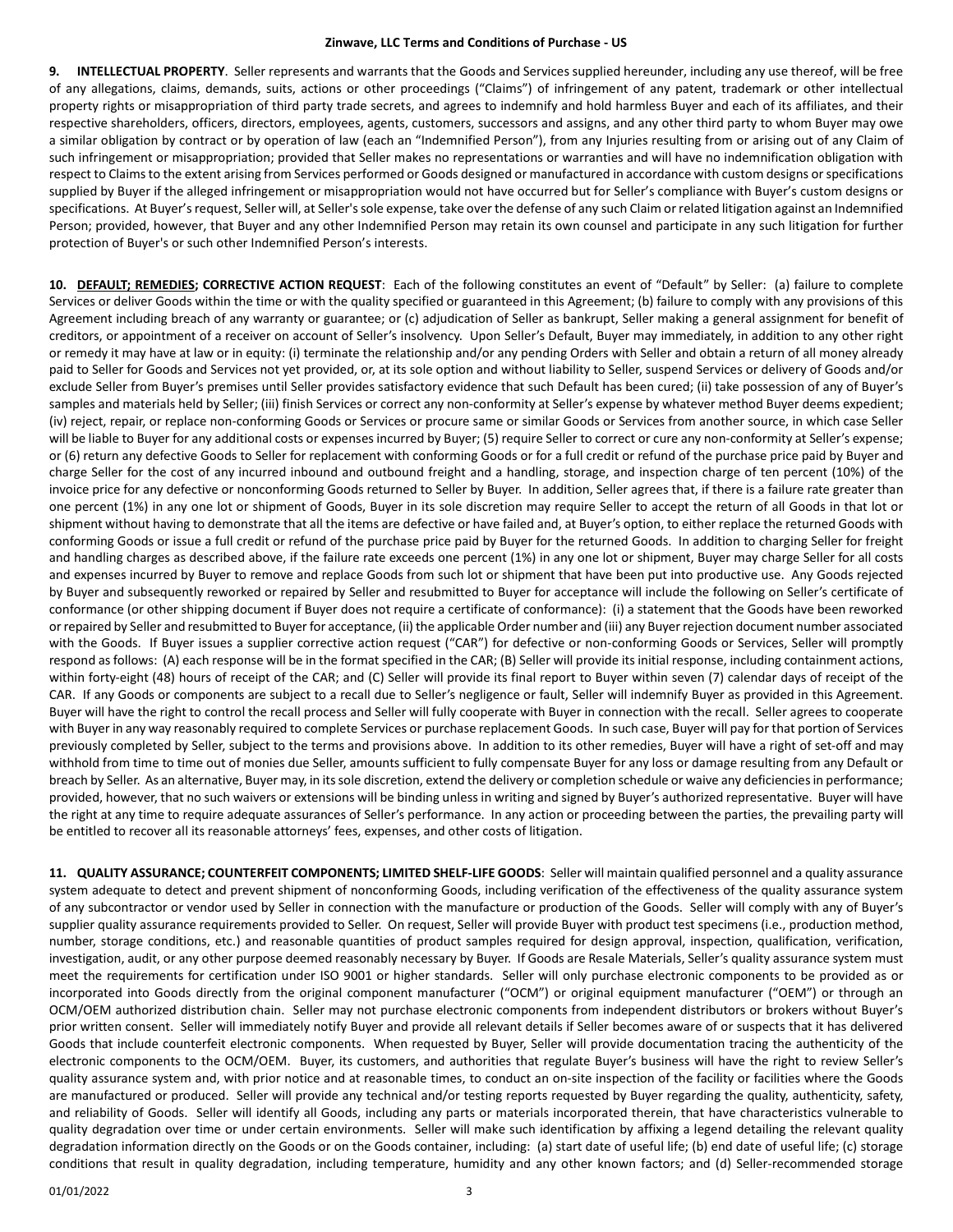conditions or stock rotation recommendations for preserving the quality of the Goods or parts or materials thereof. Notwithstanding the foregoing, unless otherwise agreed by Buyer in writing, all Goods will have a minimum of ninety percent (90%) shelf-life remaining from the date of delivery to Buyer. Any Goods not meeting the foregoing shelf-life minimum will be subject to rejection and return to Seller, at Seller's sole cost, in addition to any other remedy available to Buyer under this Agreement.

**12. INVENTIONS AND WORKS OF AUTHORSHIP**. Buyer will be the owner of, and Seller agrees to assign to Buyer all rights Seller may have in, any inventions conceived, reduced to practice, or otherwise made by Seller and any works of authorship created by Seller, alone or jointly with others, and whether considered to be "works made for hire" or not, in the course of performing Services for Buyer under this Agreement. Seller agrees to execute such documents as may be reasonably requested by Buyer to confirm such ownership on request.

**13. LIENS**: Subject to Buyer's payment as provided in this Agreement, Seller will pay, satisfy, and discharge all mechanics', suppliers', materialmen's, and other liens, and all claims, obligations, and liabilities which may be asserted against Buyer or its property by reason, or as a result, of Seller's acts or omissions in providing Goods or performance of Services governed or controlled by this Agreement.

**14. LABOR RELATIONS**: Seller will promptly make all reasonable efforts to prevent or resolve any strikes or other labor disputes among its employees or employees of its subcontractors. If a labor dispute occurs, Seller will take all reasonable actions to minimize any disruption of performance of Services. Seller will immediately advise Buyer in writing of any possible labor dispute which may affect performance of Services.

**15. COMPLIANCE WITH LAWS**: In the performance of this Agreement, Seller will comply with all applicable federal, state, and local laws, codes, regulations, and ordinances, including but not limited to all applicable: (a) environmental laws; (b) international trade laws, including but not limited to laws and regulations regarding export controls, economic sanctions, trade embargoes, anti-boycott restrictions, and anti-corruption laws, including but not limited to the U.S. Foreign Corrupt Practices Act (as amended), the United Kingdom Bribery Act, and the conflicts minerals provisions of the U.S. Dodd-Frank Wall Street Reform and Consumer Protection Act; (c) laws and regulations addressing human trafficking and slavery; and (d) equal employment opportunity laws, regulations, and requirements, including those set forth in Executive Order 11246, the Rehabilitation Act of 1973, as amended, and the Vietnam Era Veterans Readjustment Assistance Act of 1974, as amended, and regulations issued thereunder, and laws prohibiting discrimination against any person because of veteran status, disability, race, creed, color, national origin, religion, age, or sex in any term or condition of employment, which are incorporated herein by this reference. **Specifically, Seller and its subcontractors and vendors will abide by the requirements of 41 C.F.R. §§ 60-1.4(a), 60-300.5(a) and 60-741.5(a). These regulations prohibit discrimination against qualified individuals based on their status as protected veterans or individuals with disabilities and prohibit discrimination against all individuals based on their race, color, religion, sex, or national origin, and require that covered prime contractors, and subcontractors take affirmative action to employ and advance in employment individuals without regard to race, color, religion, sex, national origin, protected veteran status, or disability**. Seller will take reasonable measures to ensure that those who supply components or materials incorporated into Goods supplied to Buyer also comply with such laws and regulations. Seller will obtain, at its sole expense, all necessary permits and licenses before beginning Services and make copies of all such permits and licenses available to Buyer upon request. If Servicesinvolve or require Seller to transport or dispose of any material or waste, before beginning Services, Seller will provide Buyer with copies of all applicable or required permits and licenses and notify Buyer in writing of the final and any interim destination of material or waste, including in such notice verification that the place of disposal is validly authorized and permitted to accept the material or waste.

**16. CONTROLLING LAW; CONSENT TO VENUE; DISPUTE RESOLUTION**: This Agreement and all rights and obligations hereunder will be governed by and construed in accordance with the laws of the State of Delaware, without regard to its conflicts of law provisions. The United Nations Convention on Contracts for the International Sale of Goods will not apply to this Agreement. All disputes, claims, and controversies ("Disputes") between the parties arising out of or relating to this Agreement, including but not limited to Disputes based on or arising from an alleged tort, will be resolved by binding arbitration in accordance with the Delaware Rapid Arbitration Act ("DRAA"). Disputes will be arbitrated in Wilmington, Delaware. The parties will select arbitrators in accordance with the DRAA. The parties may mutually agree on the rules governing such arbitration, provided that such rules, and any additional or different rules, are consistent with the DRAA. Defenses based on statutes of limitation and similar doctrines will be applicable in any such proceeding, and commencement of an arbitration proceeding under this Agreement will be deemed commencement of an action for such purposes. No Dispute will be arbitrated as a class action, representative, or general public action, collective action, private attorney-general action, or otherwise be joined with claims of any other person ("Collective Proceedings"). If (A) this limitation on Collective Proceedings is held by an arbitrator or court of competent jurisdiction to be unenforceable or interpreted to not prevent a Collective Proceeding, and/or (B) any arbitrator or court renders a decision regarding the question of arbitrability under the DRAA such that the Dispute is not arbitrated in accordance with the DRAA, then such Dispute will proceed in a court of law as provided in this Section. Notwithstanding the foregoing, Buyer reserves the right to resolve or bring any Dispute in a court of competent jurisdiction in the state and federal courts of Delaware, and the parties agree that, except when the Dispute is arbitrated, the exclusive venue for all Disputes between the parties will be the state and federal courts of Delaware, to which jurisdiction each party hereby irrevocably submits. Each party waives any objection or defense that it is not personally subject to the jurisdiction of the state and federal courts of Delaware; that venue of the action is improper; and that the action, suit, or proceeding is brought in an inconvenient forum. In addition to any other mode of service of process authorized by law, each party consents to service of process by registered or certified mail. EACH PARTY EXPRESSLY WAIVES ALL RIGHTS IT MAY HAVE TO A TRIAL BY JURY.

# **17. MISCELLANEOUS**

**(A)** No waiver of any provision, right, or remedy contained in this Agreement, including the terms of this Section, is binding on, or effective against, a party unless expressly stated in writing and signed by such party's authorized representative. Each party agrees that no right or remedy provided for in this Agreement can be waived through course of dealing, course of performance, or trade usage and that reliance on any waiver without the other party's written consent is unreasonable. Waiver of any breach will be limited to the specific breach so waived and will not be construed as a waiver of any subsequent breach. A party's approval or consent to any action proposed by the other will not be considered an agreement to the